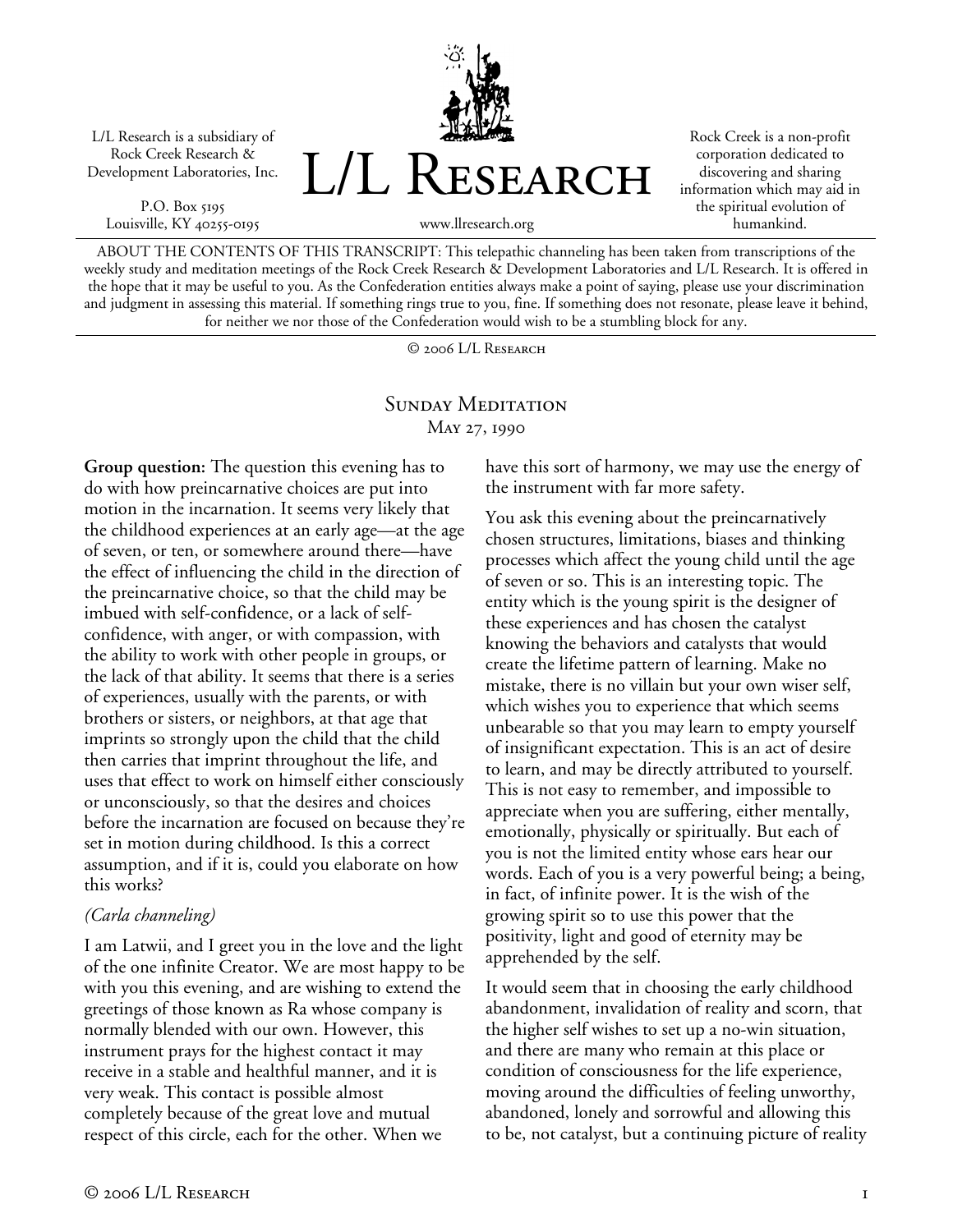as you know it in this illusion. But within each of you there is a quality peculiarly your own, and that is your free will. The seeking entity chooses to examine not the surface of the feelings only, not the suffering only, but the reason for them.

The third-density question is "Why?" You know, more and more, what you are as you pursue your own personal truth. A curious person, a person who wants to know why it has been abandoned, and why it must feel abandoned for a whole lifetime, is ripe for a maturation, a blooming, which will involve releasing the identity of "the abandoned one." There is a fear of releasing one's identity, no matter what it is. The feeling of unworthiness is often crushing and, indeed, is encouraged and nurtured mercilessly by early childhood catalyst. This sense of unworthiness, poor as it is, is an identity and, to change, one must surrender this identity. Again you gaze at suffering and change.

Thus we link early childhood to preincarnative, eternal beingness, and state that there is a purpose for the incredible suffering that is so often the lot of the sensitive being. The sensitive being tends to build a fort, or a fortification, so that it may not be so hurt by circumstance. This fortification must be consciously torn down to effect a change in selfimage. Before you came to this experience, you knew that you were loved, that you were whole, perfect, unblemished, loving and beloved by the Creator Self, a child of the Father of all that there is, of the Mother of all that there is. But this knowledge does little good if it is not challenged.

This instrument has low energy into the heart chakra because it is blocked in red ray as it questions its right to be alive. It is blocked in orange ray by its reluctance to accept freely given love. That is why we must speak carefully and slowly. This instrument is, at this moment, typical of the nature of energy blockages among your people. It is experiencing that which comes to all, or very nearly all, spirits. It has itself noted one mystery: try as it might, swear and kick and rage, it cannot give up hope. This hope, which may be called faith, is that which holds the entity in a safe energy web as it is dismantled, as programs in the consciousness are changed, and new possibilities are opened for data input and new programming, to use the terms of the computer, which so resembles the choices of the consciousness that we find them useful.

You are warriors. Let this sink deep into your heart. You are not people of peace, as your language intends this word. You have come here to disrupt, destroy and remake yourself according to free will choices having to do with why you are here. When all the reasons of the illusion are cast aside, finally the intelligence gazes upon those things which are changeless. There are two: light is not changed by any relation it might have to any other energy field or movement; love is a constant within each entity's aching and anguished heart. It may not feel loved, but, against all reason, it loves. Therefore, those who ask, "Why?" are given two considerations which speak of eternity: love and light. Such abstractness does not help the conscious mind or lift the suffering spirit. But the pilgrim soul keeps asking, "Why?" and finding that in terms of ideal or unchangeable things, this question deals with love and light. The question cannot be answered, and so each entity chooses to align itself with love and light without anything but hope or faith to guide the choice.

We shall not, this evening, attempt inspiration, for each entity is aware that first the great power of the self that lies beyond abandonment, unworthiness and loneliness is that mystery of self which does not reveal itself except in darkest shadow. You are creatures starving, and you have only faith and hope, because you see that there is light and there is love and no one can deny either, and you see yourself as one whose quest for the truth cannot be denied. Does this then ally you with infinite and imperishable things? The intuitive answer is, "Yes," and this is the rock-bottom of despair, the thirst and blankness and emptiness of the desert, the time of no hope, except that there is always hope, because you cannot help but ask, "Why?" and seek "Why?" yet find the infinite values in substance to remain. Who among you or we can expect to remain in hopeful, cheerful and joyful conditions always? This we do not promise you, but rather promise you despair, darkness, loneliness and hopelessness. But never is that condition complete, because of that within you which hopes and lives by faith. "If you go to Sheol, I AM there. There is nowhere you can go that I AM not present," declares love.

Suffer as you must in order to grow. Gaze with careful and open eyes at your choices of early childhood conditioning. You have chosen your own hell. You have also chosen your own heaven. Focus your power and ask why. Find your undeniable hope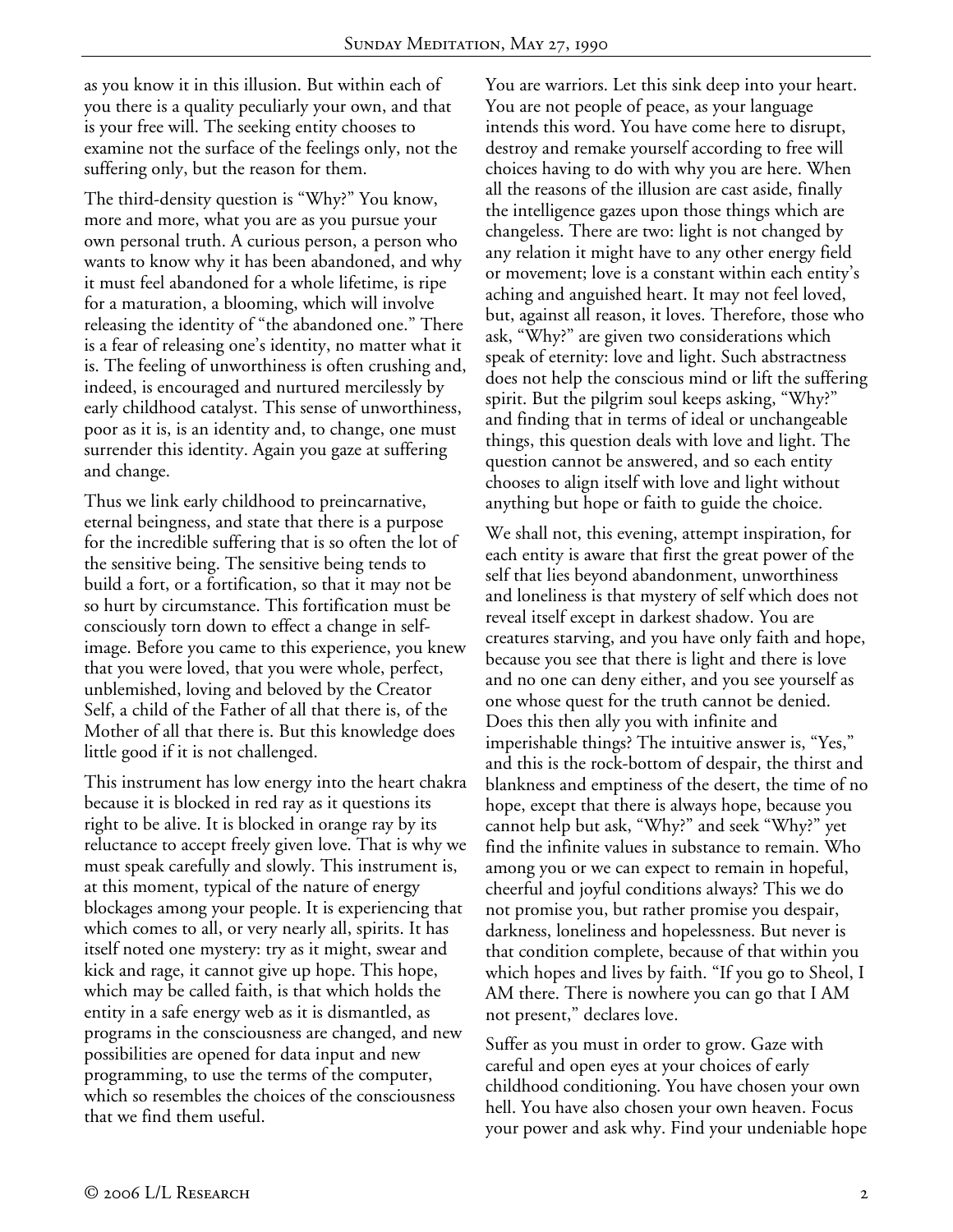and acknowledge it without understanding it. Persevere. We shall not ask you, this evening, to be merry, for you ask, "What of despair?" There is little merriment in this condition. Yet know that this condition was created as an important and cyclical phase of your development, as a beacon of love and light to the Creator, to yourself, and to the world. Let all fail, let hopelessness reign, this condition cannot be sustained. You are irrepressible. Watch yourself grow, and remember, as you rejoice in those times of blooming, how great was the pain of birth.

We would at this time close this meeting by asking the one known as Jim if it would accept our contact. We are those of Latwii.

## *(Jim channeling)*

I am Latwii, and greet each again in love and light. At this time we would ask if we may speak to any further queries within this group, as it is our privilege to do so.

**Carla:** I know you can't answer this specifically, but I just can't imagine why I put myself at bed rest for the rest of my life. I just don't understand.

I am Latwii. We are aware of your query, and your suffering, my sister, and we wish that we could speak words that would relieve the pain and the limitation, but we find that there are not only few words that speak centrally to your suffering, but that we have a great desire that you should find your way through this maze of misery, for there is no challenge given that is this great that does not have equally great rewards that await the patient and long-suffering seeker.

Your illusion is one which is unique in all of the creation, for it is in your illusion that the face of the Creator is so well hidden that oftentimes it seems that one is alone, one is abandoned, and one has nothing but one's own misery to experience. This darkness of being in some degree visits each, for this is what your illusion presents to those who enter its door, the opportunity to seek the Creator in the darkest reaches of the creation, those places where it seems no light has ever shone, those corners and closets of the self which is heavily burdened with sickness, sorrow and suffering, those qualities that are so readily available within your illusion and which so toughly test the able spirit to see if there is any place within the illusion that love cannot be

found, to see if there is any wound that love cannot heal.

Thus, each of you moves into this illusion knowing that you shall move in the valley of the shadow of death, as you have had it called, that you shall call upon those inner resources that are your birthright in a way in which they have never been invoked before. In this way you imbue every cell of your soul with the strength of your seeking, with the faith that is only found in those who are already strengthened by overcoming previous suffering that is great.

My sister, you rest upon the bed of nails, as it were, for that body which you inhabit is one which is pierced by pain. It is a body which carries you now, but carefully, that you may ride further into those reaches of the self which remain to be explored, and which few ever dream of exploring, for though the rewards are great, the cost is equally great, for each endeavor that promises further advancement upon the spiritual journey has its cost. Eventually each of you shall give all that you have at the door of death, as you call it, that you might once again enter into the realm of unity and love. The price is high for those who seek purely. This is a truth which each viewed before the incarnation began, and which each undertook solemnly, knowing that there would be difficulty, yet welcoming that difficulty, for by enduring and overcoming there is the victory of the spirit and its purification that it might become …

## *(Side one of tape ends.)*

**Carla:** The few which are present have all gone through suffering the illness *(inaudible)*, gone through, [having to] watch a perfectly well, living person sicken and die over many months or years. Each of us has come to *(inaudible)* and gone over them. I know in E's dying, if I hadn't been there to be as good a friend as I could to T he would perhaps have had some kind of mental breakdown. I know that if either Jim or I had not had each other when dealing with Don's mental illness I would definitely have not survived, and it is possible that neither of us would have. Is there some special reason we have been drawn together, as our paths seem to be unusually similar in this? It seems to me to be perhaps the worst burden of an ill person, that other people must suffer for the self. It seems grossly unfair, and *(inaudible)* and there isn't a thing that the ill person can do about it.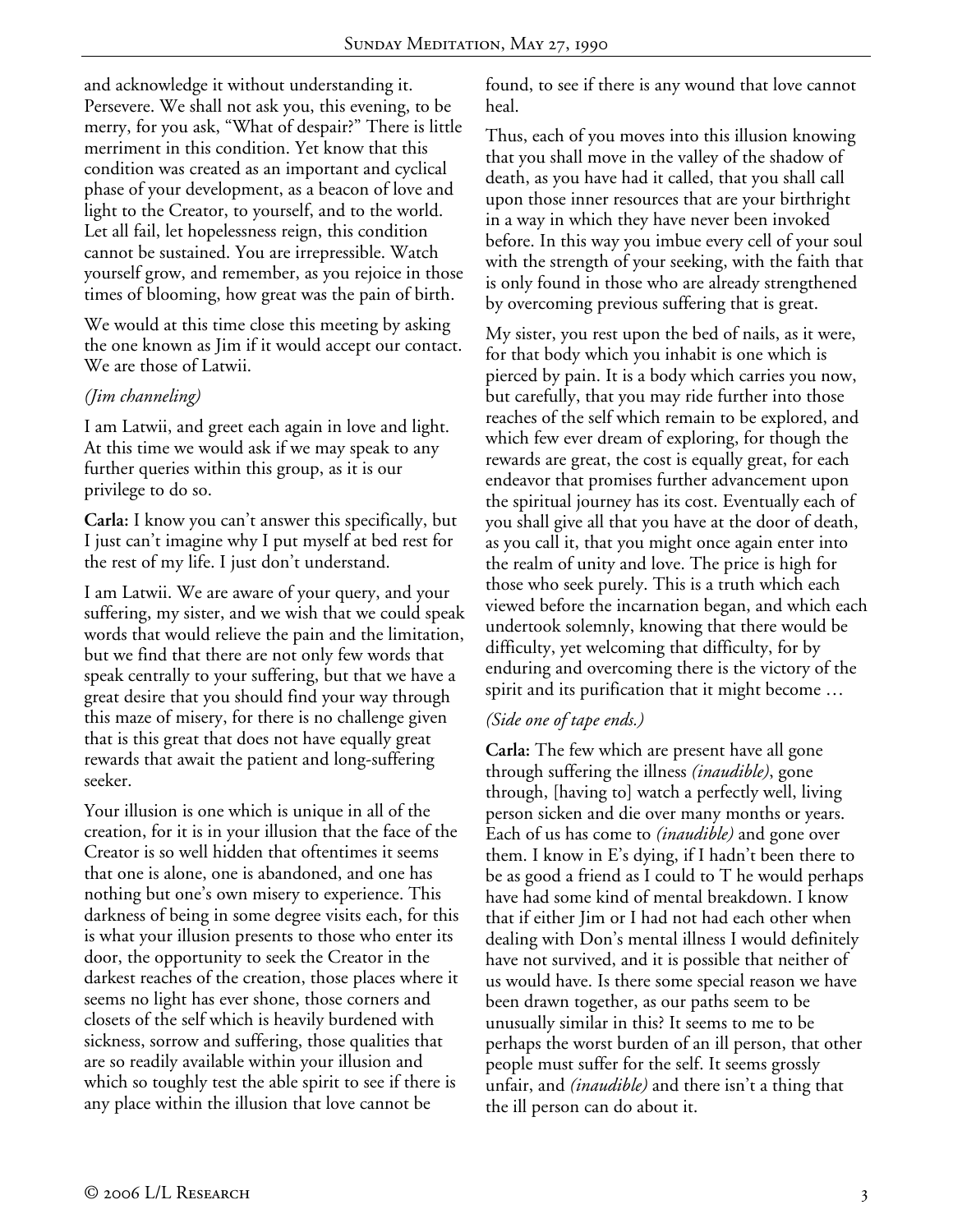I am Latwii, and am aware of your query, my sister. When entities such as yourselves enter the incarnation with the purpose of providing as much light, shall we say, as is possible, then there are those patterns, or techniques, of livingness that are invoked. These have to do with providing the setting that will allow the service that has been desired. Oftentimes the service requires a certain kind of personal advancement that is not possible without great testing. The testing may take many forms. Within certain groups of entities it is known that the experience of the loss of the loved one is a kind of testing that will prepare the person not only for those inner initiations of a personal level, but, through the passing through of these initiations, will allow that entity to provide a service to others that would not be possible without the initiation.

Thus, you find in may cases where groupings of entities have incarnated many times together, that there is a pattern of learning and serving that is utilized within these groups, which when viewed from within the limited confines of the illusion will seem to be greatly distorted towards personal suffering, with little hint of the purpose or reason. It is only when the illusion is seen from outside of the illusion and the incarnation that one may see the purpose of the pattern, the opportunity that is presented.

As often as it is said within the illusion, it seems trite to say that there is no suffering without purpose. To one who has long suffered and long sought the purpose and yet has not found that purpose, it is not the greatest of consolations to know that there is yet a purpose. However, we tell you that this is so. That one may suffer long and deeply within your illusion is an experience that carries weight within the total beingness of the entity. There is no suffering that is unrewarded. All has a purpose; all purposes serve the One; the One is in each and every entity that one touches in the daily round of activities. As much as is possible within the painful confines of your illusion, your bodies and your situations, rest in the knowledge that you do nothing in vain. All is divinely inspired. There is a purpose.

Is there another query, my sister?

**Carla:** A final question is this, a general one. The one known as S feels that you are her personal comforter. She has been suffering greatly lately, and I am sure would appreciate anything that you would say, as she feels so alone at this time.

I am Latwii, and am aware of your query, my sister. Each word that we have spoken this evening may be heard by the one known as S as if that word were spoken for her, for indeed this is so. This one is close to us, indeed, we comfort her, yet many are the times when this one has been comforted and has not felt that comfort, for its isolation has been great, its perception of that isolation has been so great as to insulate it on occasion from that aid which is available.

We would say to this one, that we do indeed love you with all of our being. We are never far from you. We seek to aid you in those ways which you open to us. Find a ray of light and hope within your being and follow that ray to its source. There, on that journey which is inward only, you will find many friends, and among them we shall be rejoicing to greet you, for we know that which you endure. There are many upon the surface of this planet which feel this solitude, this abandonment, and yet we say that there is no darkness and no abandonment that does not have a purpose within the overall plan of each entity that experiences these qualities.

In order for any seed to be grown within your illusion it must be put within the dark earth. There must be a time of resting there, away from light, in order that what is within the seed might burst the shell, the limitation, the confines of that experience and break forth toward the light in order that there might be a new being born from the old. The experience of transformation for any entity within your illusion, when seen from our vantage point, takes place in but the blinking of an eye, yet we know that within your illusion this same transformation seems to last far, far into the dark and lonely night, and we feel our compassion for you growing as we become one with you and experience that loneliness, the pain of separation.

Yet, we encourage each to persevere, for each is a good seed with much yet to offer in the blooming. The cycles move, the seasons change, the soul once again will enliven the personality that lives within the illusion, and there will again be the joy of the heart that springs forth into summer and into the full fruiting that is possible for each seeker of truth. We are with you. We endure with you, we seek with